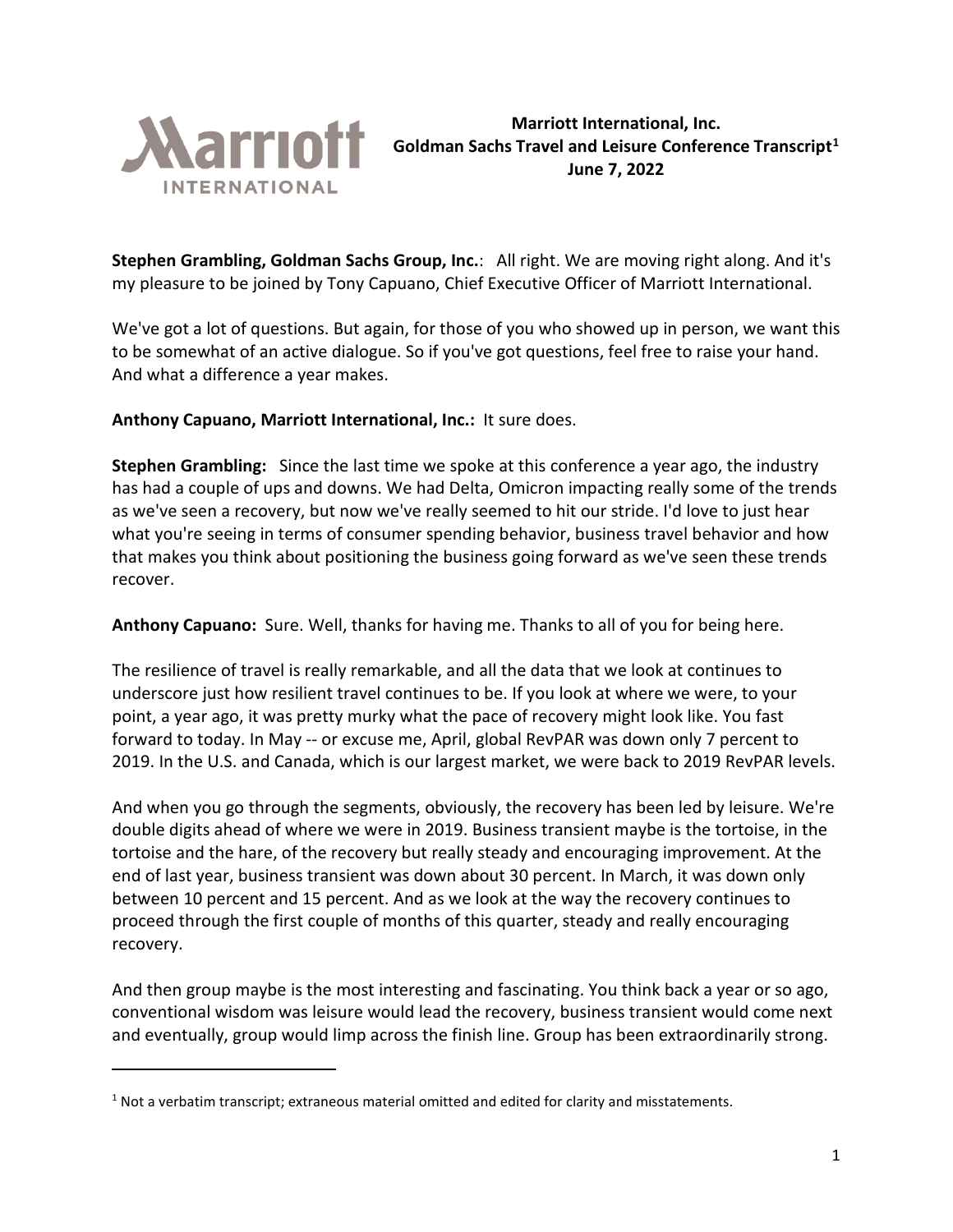And in fact, if you look in May, RevPAR was only down 6 percent to 2019. And so on the first quarter earnings call, we talked about the last 3 quarters of this year being down high single digits to 2019. Based on what we saw last month, we actually think the last 3 quarters of this year will be down mid-single digits.

So group has been really, really strong and encouraging. And maybe most notable, it's not just social group, which we would have expected. You had lots of weddings and family reunions and all sorts of things that had been postponed during the pandemic. But business group is coming back dramatically.

I spoke down in Orlando at the Ernst & Young new global partners meeting, and they hadn't had it for 2 years. So we had 1,600 newly minted partners at the Marriott World Center ballroom. And I spent some time after my presentation talking to these partners, and the 2 themes you heard consistently from them: number one, they're hiring thousands of new accountants and consultants every year. They appropriately believe they have a strong corporate culture, and they need to be in person with those folks to immerse them in that culture. And they're in the client service business, and you have these 1,600 new partners that want to build their book of business. They absolutely believe the best way to do that is to be embedded in person in the offices of their clients and prospective clients.

**Stephen Grambling:** So I think that's a great start in terms of thinking about behavior from a consumer and a business traveler standpoint. What are you then hearing from owners in terms of what they wanted during the pandemic and what they want going forward?

**Anthony Capuano:** I think on the positive side, and I don't say this lightly, I think our -- the strength of our relationships with our owner and franchisee community is as strong as it's ever been. The very nature of that relationship is such that from time to time, we'll have disagreements on certain issues. In many ways during the pandemic, we set aside some of those more modest issues and came together in opposition to this common foe of this existential threat to our business.

I think there are edge cases certainly. But when I look at the owner community in aggregate, they have largely pivoted from a survival mentality to a recovery mentality. I know we'll talk about development in a few minutes. They are demonstrating by their actions their long-term confidence in the sector. They are encouraged about the pace at which top line revenue has recovered.

They insist appropriately that we remain mindful of the fact that for us, with so much of our fee volume coming off the top line, it's terrific that we're back to 2019 RevPAR levels. For them, they've seen expense escalation over those 2 years, and they want us to stay very vigilant about continuing to drive operating efficiencies. And interestingly, we've started to bring back a bunch of our accountability measures: brand standard audits, QA and the like. And there -- they couldn't be more supportive, right? They care deeply about their neighbors. They've invested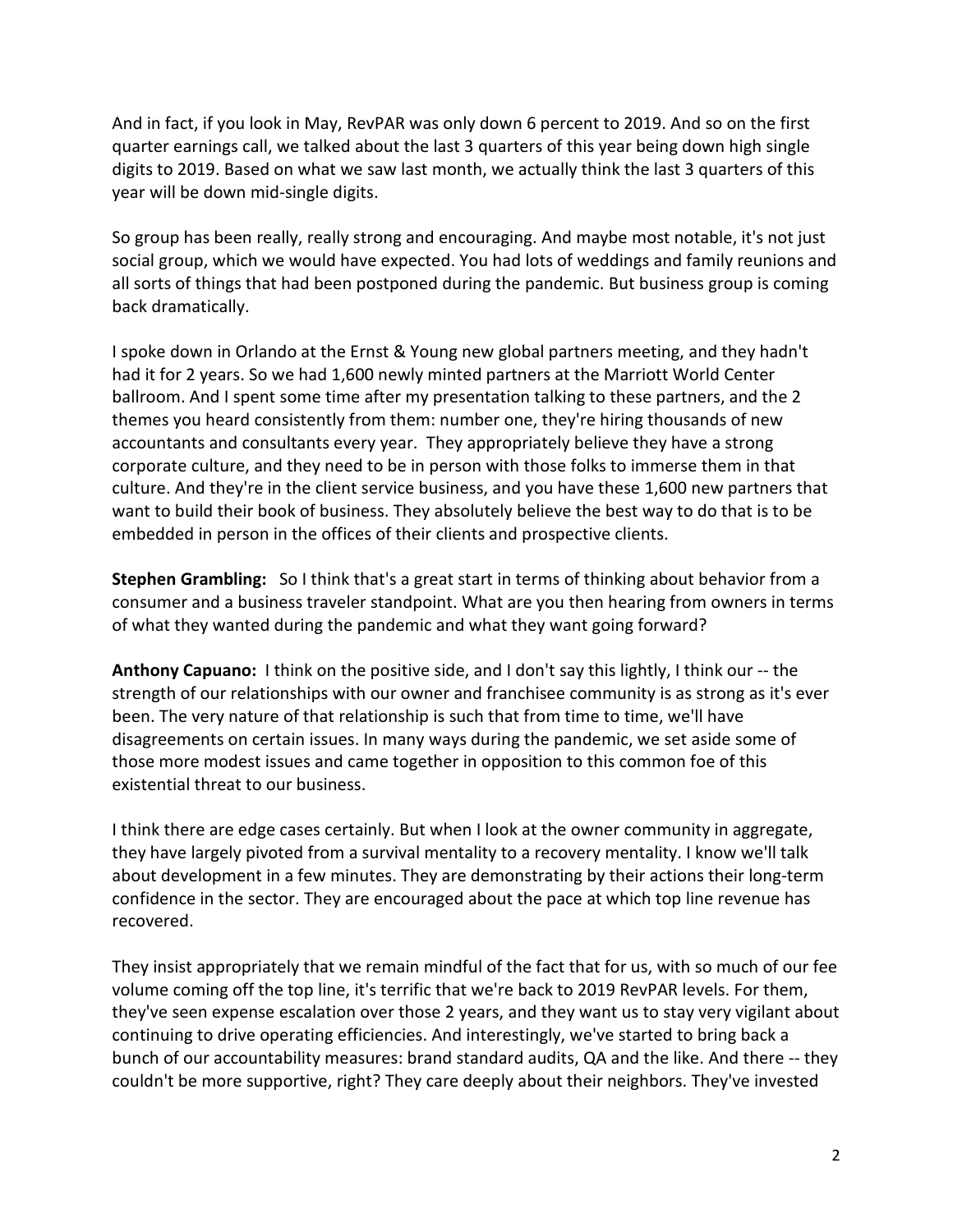heavily in our portfolio of 30 brands. They want to make sure those neighbors are meeting our brand standards.

**Stephen Grambling:** Well, we heard yesterday from both Host, one of your owners, as well as a private equity panel, that renovated properties are certainly performing better and the investments, I think, are generally leading to a good payoff. And...

**Anthony Capuano:** I think that's right. And I also think -- I mean we'll probably talk in a few minutes about the extraordinary pricing power we're seeing, and that's terrific as long as you can deliver on product and service. Service is obviously tied to some of the labor challenges we're seeing in the sector.

But to your point, from a product perspective, new product typically wins. Newly renovated product typically wins. And those owners and franchisees that have the financial wherewithal to continue to invest in their assets are seeing it in terms of their top line performance.

**Stephen Grambling:** On the price point, obviously, very, very strong ADRs kind of leading this recovery. That's also helping with that labor dynamic and cost pressures. What's the expectation for how that trends from here? How much of that's been driven by the unique recovery that we're seeing versus maybe changes that you're making from a yield management standpoint?

**Anthony Capuano:** It's wholly appropriate to wonder with some of the prospective headwinds out there, whether it's fuel prices, rising interest rate environment, inflationary environment, that this wonderful run may come to a bit of an end. We're just not seeing it in our data. You look at Memorial Day weekend here in the U.S., again, our largest market. RevPAR was up 25 percent over Memorial Day weekend in 2019. The forward bookings for 4th of July and Labor Day look similarly strong.

In the first quarter, we talked a little bit about our luxury portfolio with rate increases of nearly 30 percent. And so we're just not seeing it. Why? I think a few reasons. You touched on the first one, which is there continues to be deep pockets of pent-up demand. Unlike previous economic cycles and economic downturns, here, you have this added dimension, which was folks were locked down for 12 to 24 months. And on both a personal and a professional basis, they've got a lot of catching up to do.

It's been well documented the historic levels of saving rates, particularly here in the U.S. I think that's driving consumer spending.

And I think the third trend that we're hearing more and more about and seeing in the data is this pivot -- pre pandemic, you heard lots of talk about younger generations focusing more on experiences than goods. That inverted a bit during the pandemic. Now I think we're seeing another inversion. You saw Target's numbers, which were troubling, but I think they illustrate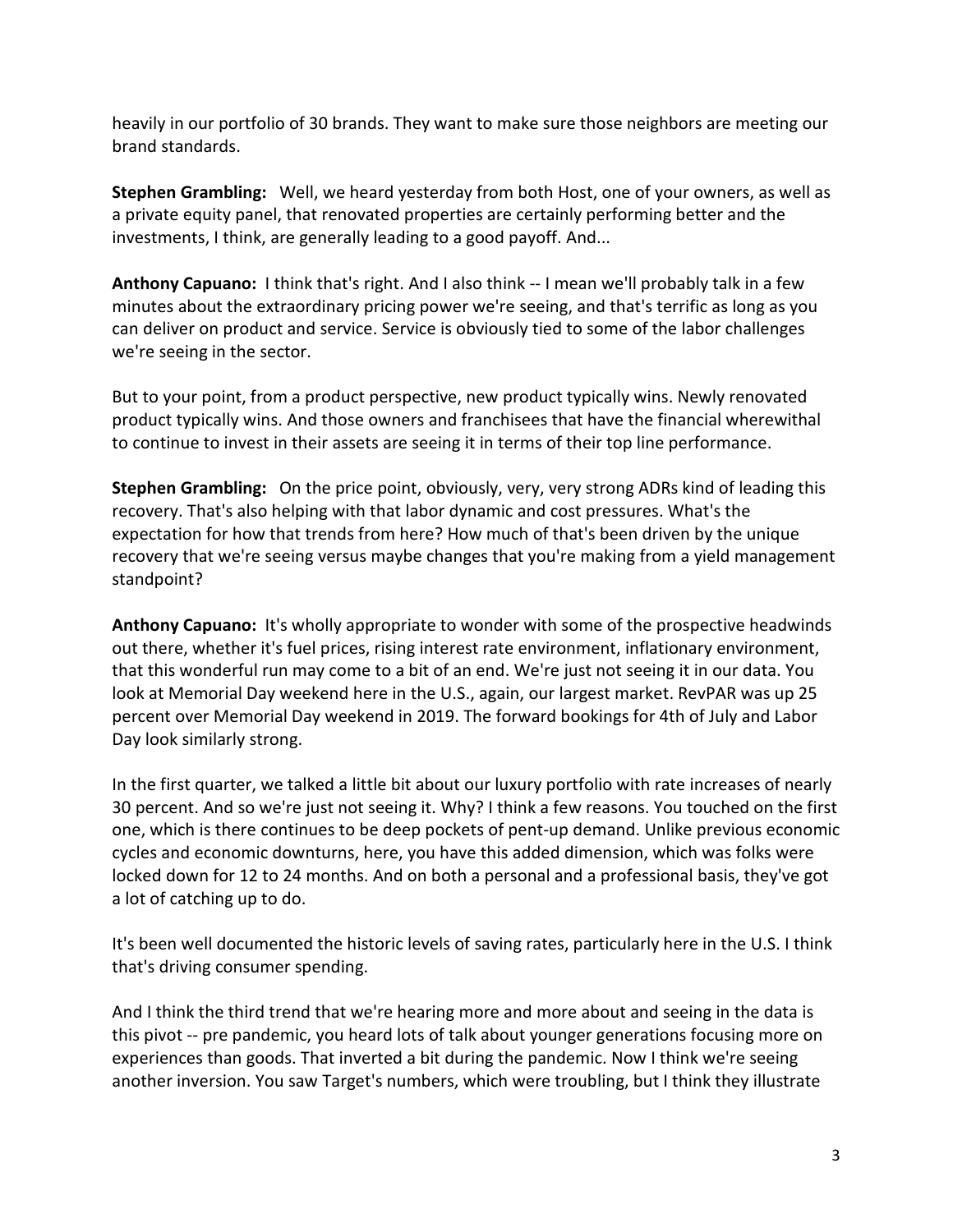an obvious truth, which is a move by the consumer towards spending more of that disposable income on experiences rather than goods.

**Stephen Grambling:** Right. And a lot of that also has to do with inventory.

**Anthony Capuano:** Of course.

**Stephen Grambling:** You're not in that business per se.

**Anthony Capuano:** That's right -- well, we are. We just get to reprice our inventory every day.

**Stephen Grambling:** Every day, that's right. So let's go to something that is near and dear to your heart, which is pipeline development. You recently reinstated -- or basically reiterated the 3.5 percent to 4 percent range. Help frame the building blocks to get there and then what - how you think longer term about where that number should be.

**Anthony Capuano:** Sure. So I'll try not to overwhelm you with statistics, but I want to frame the discussion a little bit. The pipeline has been remarkable in its resilience over the last 2 years. We've stayed pretty consistently at plus or minus 0.5 million rooms. Maybe more impressively, we've stayed for, I don't know, Jackie, how many quarters in a row with more than 200,000 rooms under construction globally.

And then maybe most -- I suppose most encouraging to me, we continue to be at historically low levels of fallout from the pipeline, I think sub 2 percent. And so it underscores something that I've said in a number of our conversations, which is the vast majority of our owners are long-term investors in the sector. They're not jumping in and out when they think there's an opportunity. They're not flipping quickly. There are certainly some, but the vast majority are long-term investors and holders in the sector.

They have site control. They've invested in predevelopment. They have entitlements. They may have been slowed a little bit because of some constriction in the debt markets, but they intend to go forward with the bulk of these projects.

The constriction in the debt markets that I described, some supply chain issues, some escalation in construction costs, I think, has slowed a bit some of the construction start activity. Although we are meaningfully ahead of where we were a year ago in terms of construction start pace.

3.5 percent to 4 percent, we continue to feel good about for this year. We've not provided guidance beyond 2022 for all the reasons I just described: the unpredictability of the pandemic, which is still simmering; construction cost environment. We see some encouraging signs about the faucet opening a bit in terms of debt for new construction. But that -- those uncertainties caused us to pause before we give guidance. But I will say we are increasingly confident about our ability to get back to that historic level of mid-single-digit net unit growth.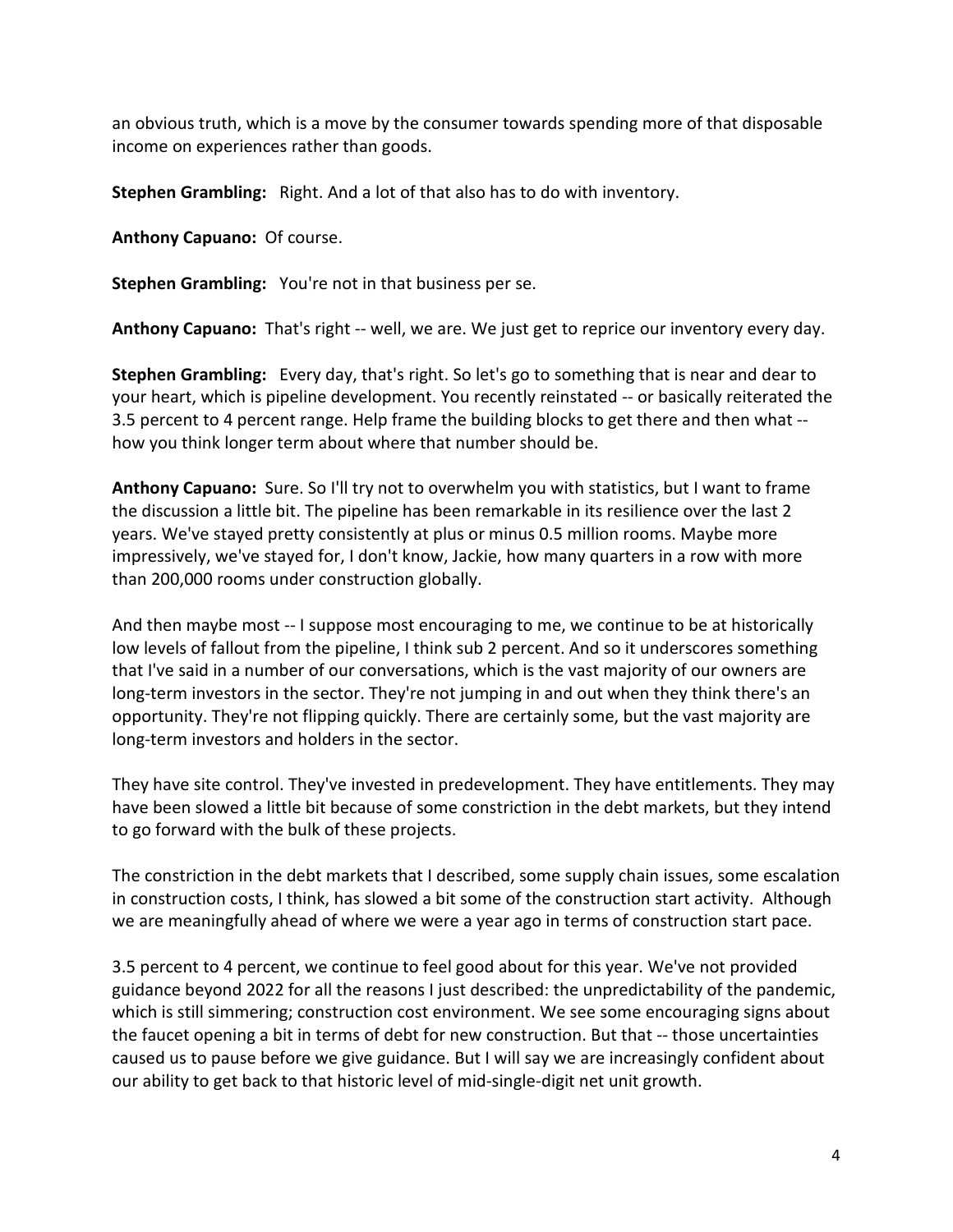And I think in particular, if you rewind to our first quarter earnings call, maybe selfishly because I don't run development anymore, I was frustrated. But in the first quarter, we approved and signed more deals than in any first quarter in our 95-year history. And I think in a lot of ways, that's the statistic that best illustrates the confidence the owner community about -- their confidence in the continued recovery in the sector.

**Stephen Grambling:** There's a long tail to that so you don't have to sell yourself short.

**Anthony Capuano:** Well, I told our team we opened more rooms ever last year than in our history, and I think I can take credit for some of those. But no, I thought the first quarter pace was really, really encouraging, and it illustrates my earlier point that the vast majority of our owners are no longer in survival mode, right? They are looking forward into what they think will be a sustained and really powerful recovery.

**Stephen Grambling:** And what does that pipeline look like now versus pre pandemic 3 years ago, both in terms of regional mix, chain scale?

**Anthony Capuano:** Yes. I would say in terms of regional mix, I think at the end of the first quarter, we were about 57 percent international. I think that's a number that will continue to tick up a little bit. Round numbers in the U.S. and Canada, we've got about 17 percent or 18 percent market share. We're mid-single digits outside the United States or low single digits. So I think in terms of runway, while we think we still have lots of opportunity for growth domestically, the longer runway is certainly outside the U.S. and Canada.

China has our biggest pipeline. That's obviously slowed a bit given the zero COVID policy. But over the long haul, we've got, round numbers, 400 hotels open in China, about another 400 in the pipeline behind it.

Caribbean and Latin America, which has had really extraordinary recovery, I think were up 11 percent over 2019 in terms of RevPAR. We're seeing, especially in the leisure destinations, lots of growth there.

I just came back from Europe Sunday night. Cities are full, flights are full. RevPAR is recovering. When you look at our forward bookings into Europe over the last couple of weeks for bookings into the summer, we're about 50 percent ahead of where we were in 2019. And so I think that in turn, will spur development activity in the region as well.

**Stephen Grambling:** What about from a chain scale standpoint? Do you feel like there's specific pockets that you want to focus in? Or even by brand, are there areas that you think are underpenetrated where there's opportunity to accelerate growth?

**Anthony Capuano:** Yes. I don't -- none of them are mutually exclusive, which I think is good news. So maybe I'll touch on 3 areas. I continue to be encouraged in the luxury tier. I talked earlier about the strength of luxury pricing that we've seen. About 10 percent of our global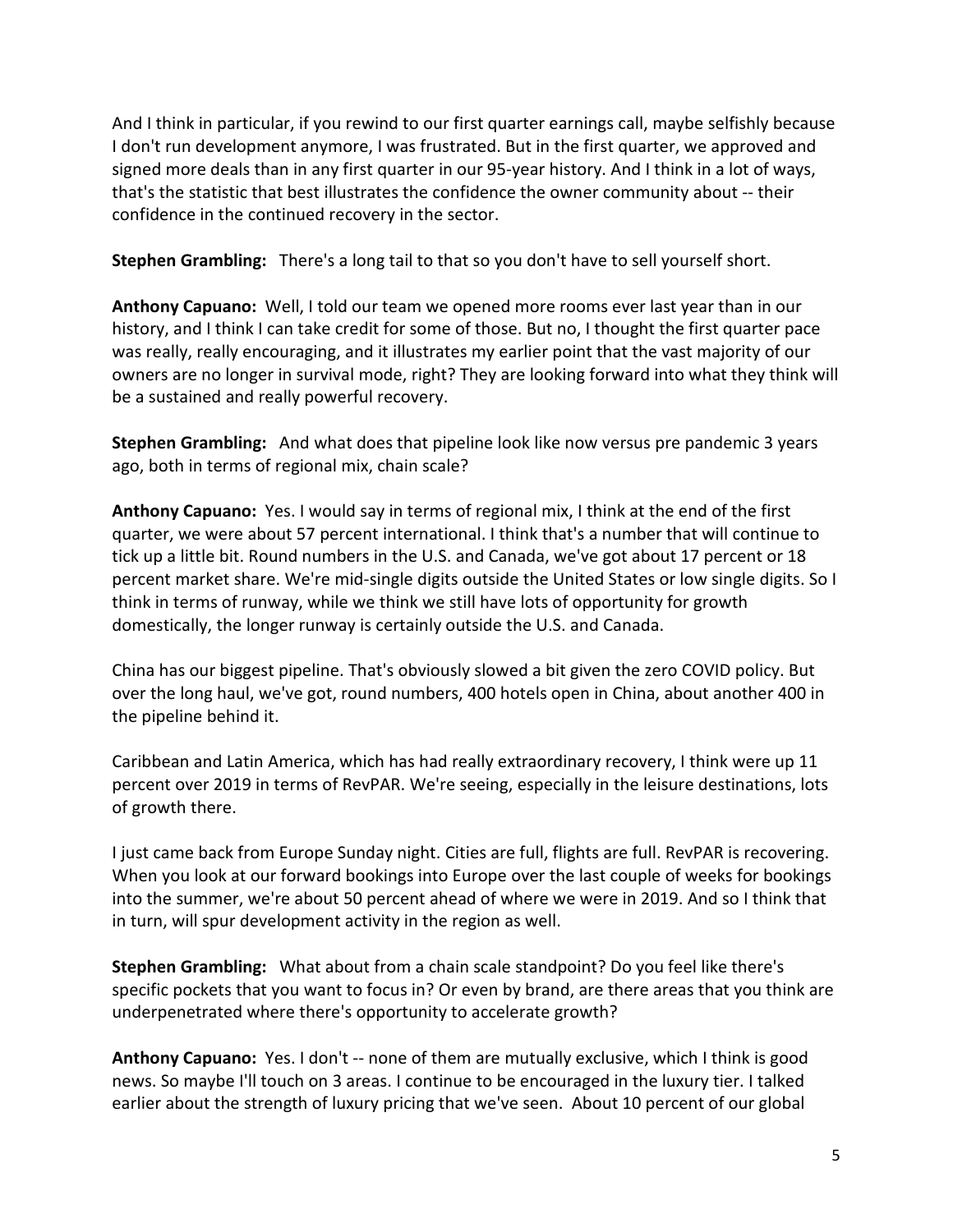room inventory is in our luxury brands but that 10 percent represents about 25 percent of our RevPAR-related fees. They are big brand builders for us. They are powerful enablers of the Bonvoy loyalty program. So I think you'll continue to see a strong focus in luxury.

And some of that focus will be fueled by the strength of our branded residential business. It's not lost on me that the last couple of years were among the most challenging years for our hotel business ever. They were also a couple of the strongest years we've ever had for the branded residential business. So those 2 working together give me a lot of confidence about the future of luxury.

The other end of the chain scale spectrum, select service continues to be a really important focus area for us. I think it's reasonable for the group to expect in the coming years a meaningful acceleration of select service growth outside the U.S. and Canada. I think we've got lots and lots of runway to continue to grow our select service portfolio in international markets.

And then the third area I would focus on would be our conversion-friendly brands. So you have our 3 soft brands: Luxury Collection, Autograph Collection and Tribute. You also have brands like Delta Hotels, which are particularly conversion-friendly. And I think as we wait for the debt markets for new construction to open more and more, I'm really excited about the prospects given that stack of conversion-friendly brands for full-service conversions globally.

**Stephen Grambling:** Following up on that point. Typically, during disruption, we see conversions tick up. What did you see? Or can you frame the increase potentially that we saw as a percentage of openings through the pandemic? And so where would that normally kind of go back to? And then it sounds like you're saying you're going to see that maybe sustain.

**Anthony Capuano:** Yes. I'm going to look at Jackie when I answer this to make sure my numbers are right. But I think pre pandemic, conversions were kind of mid-teens typically in a given year. Over the last couple of years, we've seen those tick up into the 20 percent to 30 percent range. But I am encouraged that we should continue to see really strong conversion activity.

One, because when you look at the performance of a post-conversion asset, it gives our transactors really compelling stories to tell to prospective conversion owners. And again, we've just got such a rich assortment of conversion platforms that provide a design -- a level of design flexibility that maybe we've not had in past cycles. So I think conversions will continue to be a really strong story for us.

**Stephen Grambling:** Another one on development. So key money has been something that's been used over the years in different places. How's your thoughts around how to deploy key money change, especially in an environment where there's maybe more difficult financing options and maybe you could even act as somebody who can either bridge that gap with developers?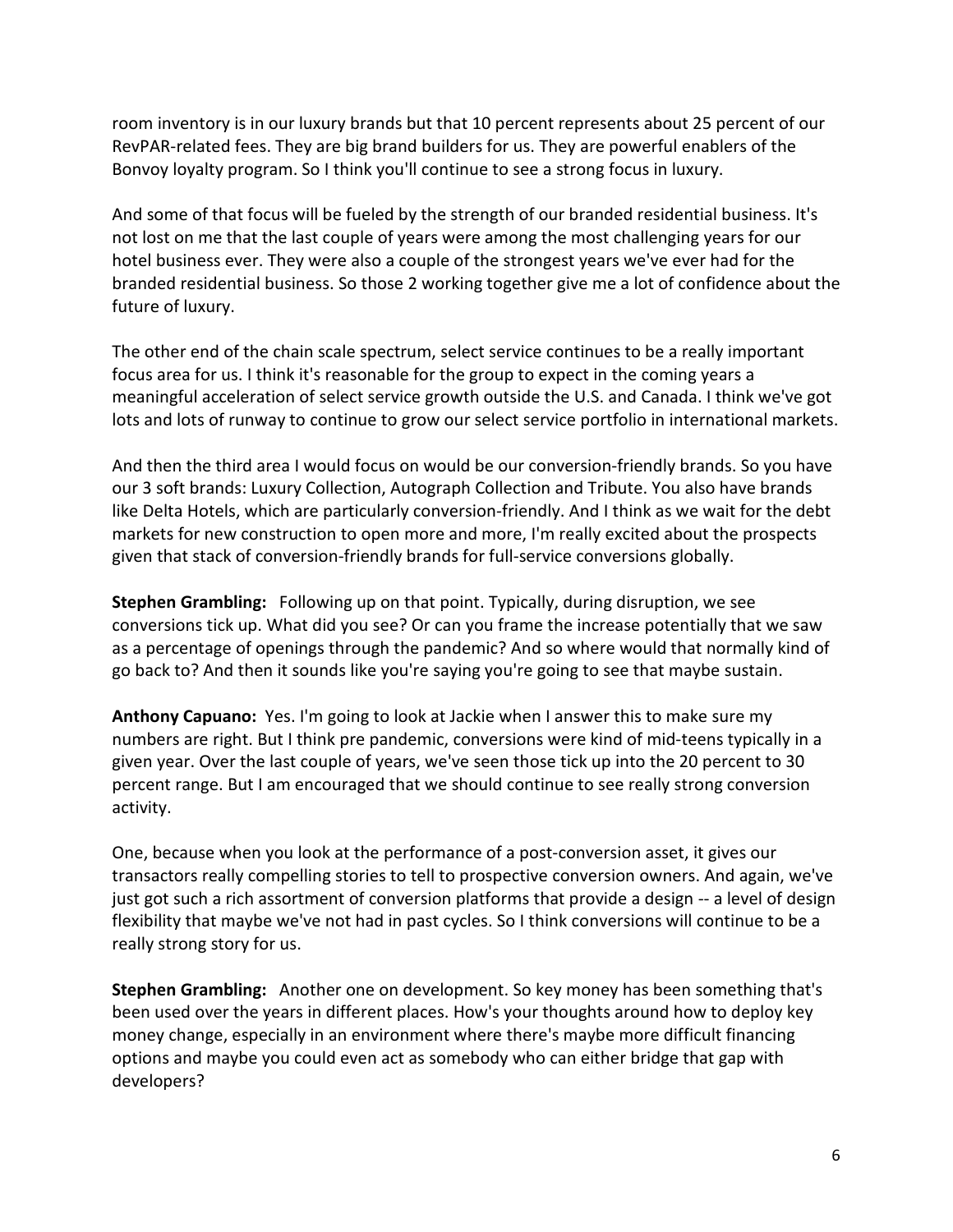**Anthony Capuano:** I'd start by saying I don't think the pandemic has meaningfully changed our philosophical approach to the deployment of Marriott capital in pursuit of growth. I think we have historically been quite disciplined in terms of how we deploy that capital. When we slice and dice data on a forensic look-back basis, the deals where we do deploy Marriott capital tend to generate meaningful premiums in terms of their long-term fee potential. And that lens which we apply when we evaluate Marriott investment has stayed consistent through the pandemic, and I expect it to stay consistent well beyond the end of the pandemic.

**Stephen Grambling:** So changing gears a little bit. We keep hearing more and more at this conference and in general about the labor pressures that are being faced. From your vantage point, how are you thinking about the path forward for operating margins at the hotel levels? And then what are you doing to try to help alleviate some of that pressure?

**Anthony Capuano:** So if you'll indulge me, I'm going to get on my soap box just for a minute. We had the CEO panel at the NYU Conference yesterday. And one of the things that was most encouraging to me about having the 5 biggest global brand CEOs on the stage together, the repair work we need to do in terms of the workforce's perspective about careers in the travel and tourism sector broadly.

This isn't a competitive wrestling match, if you will, among the hotel companies. This is something the industry needs to come together to remind that workforce that it's a terrific industry. It's a great industry to build long-term careers. Depending on whose statistics you believe, something on the order of 1 in 5 jobs that were lost during the pandemic were in the travel and tourism sector. So we've got to do a better and more consistent job of sharing the narrative about the careers that can be created.

I know for Marriott, one of the best stories we like to tell is we've got 8,000 hotels roughly, so 8,000 general managers. More than half of those started in hourly positions. So of course, we've got to pay competitive wages. But if we simply hang our hat on competitive wages, we won't address some of the labor challenges that the industry faces. We've got to tell a better story about the careers that can be built here.

I think secondly, in the U.S. market, we've got to continue as an industry to engage with the administration on immigration. The challenges that we see in immigration in this country create yet another hurdle for the travel and tourism sector in terms of addressing some of its staffing challenges.

To the second part of your question around margins, we and the industry more broadly worked really hard during the course of the pandemic to identify sustainable enhancements in productivity and efficiency at the hotel level. We are increasingly confident we'll be able to maintain those efficiencies even in a post-pandemic world. And that's acutely important now in an environment where you see inflation impacting operating costs and certainly wage rates.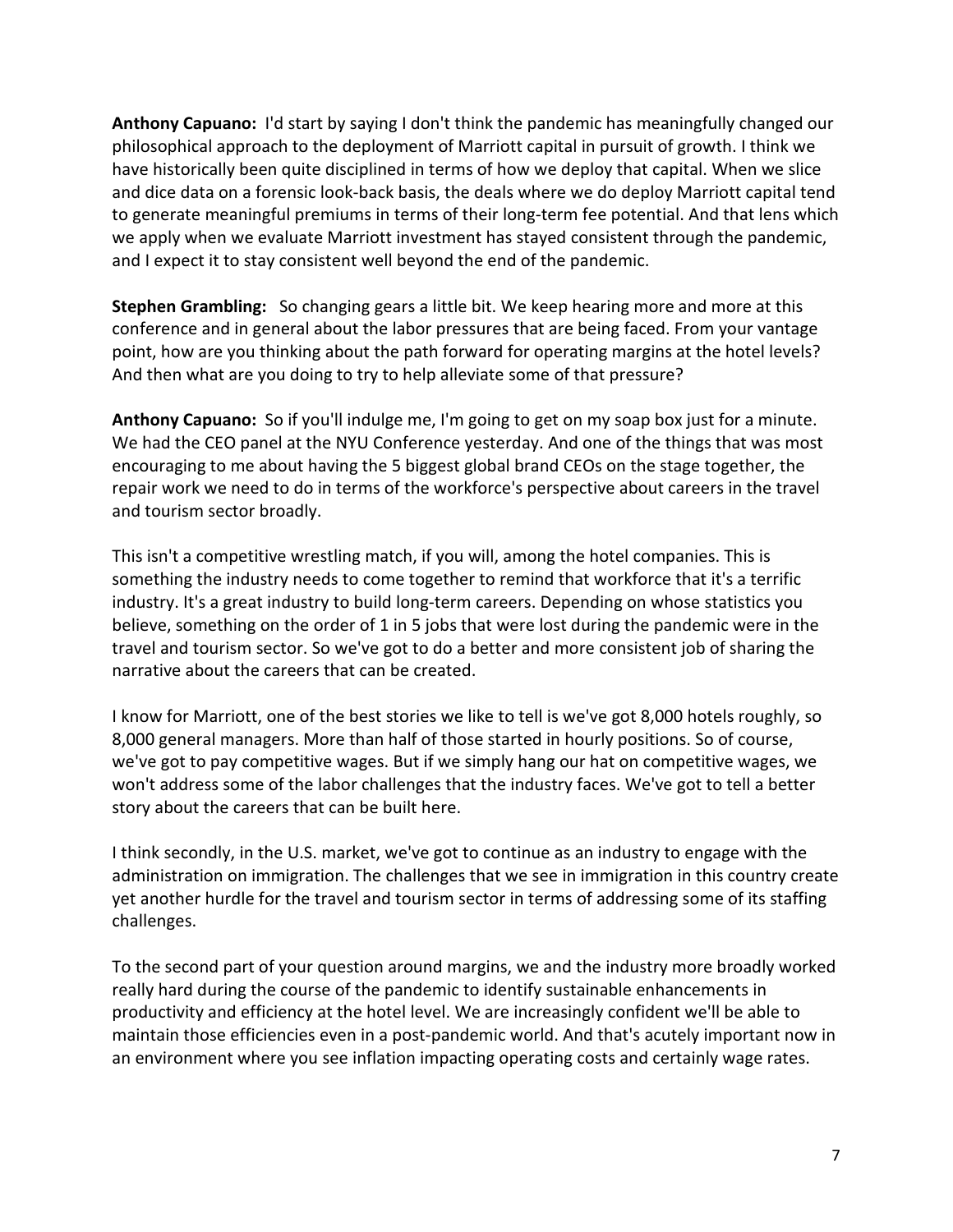**Stephen Grambling:** I think you'd be surprised at how many questions I sometimes field about how labor inflation at the hotel level impacts your G&A. But maybe talking about the corporate G&A, what are the puts and takes to think about inflation impacting that line as we think about margin expansion for Marriott? And even tie in CapEx because I guess I'm usually more focused on free cash flow margin. So is there also inflation that we should be thinking about on the CapEx side?

**Anthony Capuano:** So from a cultural perspective, arguably, the toughest part of the last 2 years were some of the really difficult decisions we had to make at the corporate level about long-tenured, really valuable Marriott associates. But it was of critical importance, and we made those decisions. We made them decisively. At the above-property level, we cut something on the order of 30 percent of our workforce. Obviously, as business recovers, some of that functionality and capability and head count needs to be restored, but we are meaningfully more efficient at the corporate level than we were pre pandemic and committed to maintaining that efficiency going forward.

**Stephen Grambling:** That's great. Changing gears a little bit. Let's talk about the Marriott Bonvoy program. What are the biggest initiatives?

**Anthony Capuano:** Did you want to show me your point balance?

**Stephen Grambling:** I need to -- sorry, I'm using those points to offset that ADR -- the ADRs are pretty high.

**Anthony Capuano:** I mean I say that as a joke, but it is interesting to me. And maybe this is a good intro to a discussion about Bonvoy.

One of the really remarkable -- well, one of the privileges of my new role is the amount of time I get to spend with our customers both on the road in general and at some of the customer events we have. The passion they have around the program is remarkable. I mean I can't count the number of customers who, when I get the opportunity to meet them, immediately, they pull out their phone and flash their number of nights and their number of points. But I do think it underscores the power of that program.

**Stephen Grambling:** Are there any new partnerships that you'd think about that could help bolster it or technology that you think you can leverage the program to better customize with the consumer?

**Anthony Capuano:** We'll continue to evaluate. And our experience over the last 2 years, one of the big learnings for me about the power of the Bonvoy program, at its very core -- think about it. We had some of our most loyal, most valuable customers who suddenly weren't traveling, or they were traveling meaningfully less than they did pre pandemic. The fact that we had such strong credit card programs and continue to launch new card products even during the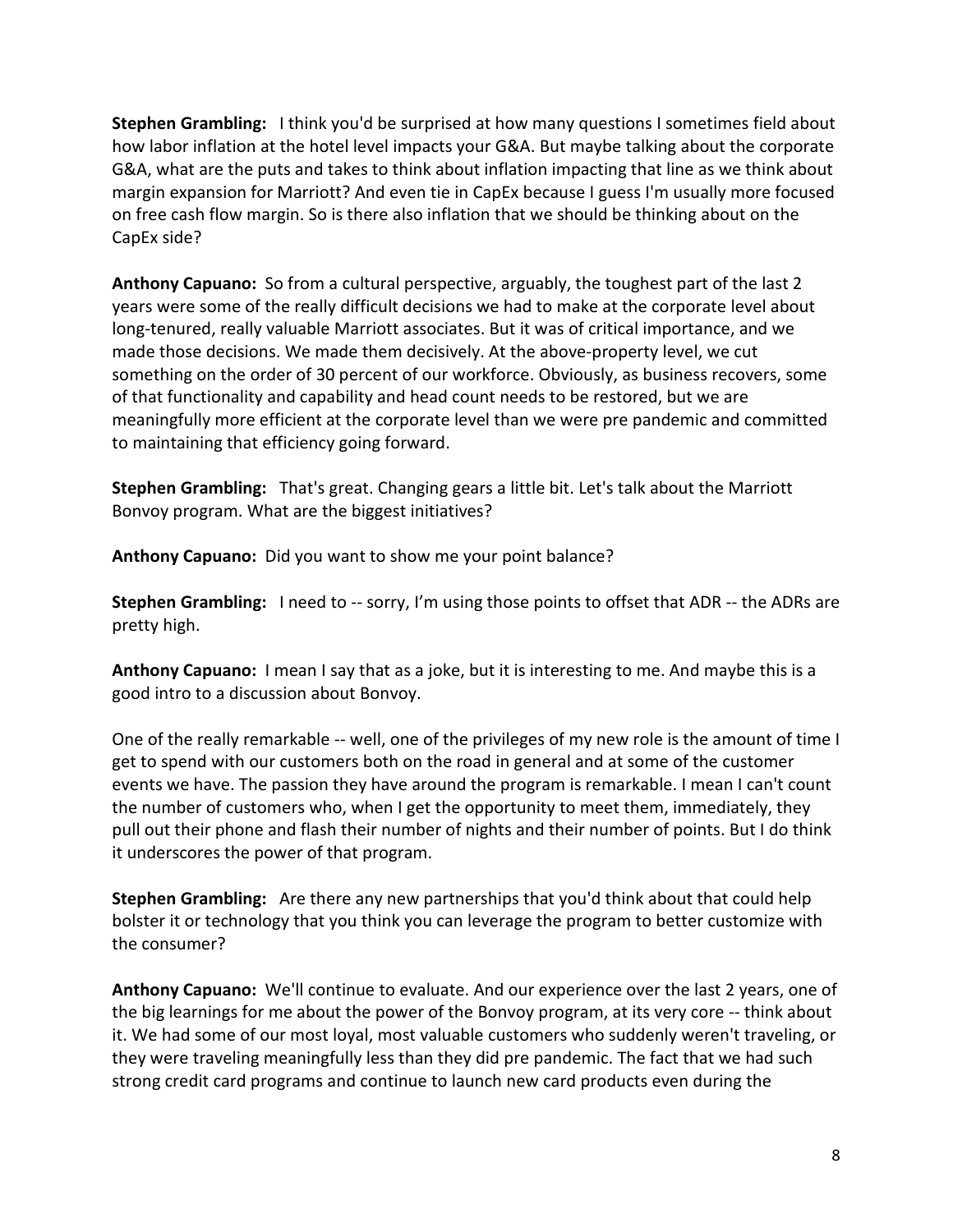pandemic, we launched a new card in Mexico, we launched a new card in South Korea just as 2 examples.

We launched a partnership with Uber during the pandemic that allowed folks to pair their Bonvoy and Uber accounts both for rides as well as Uber Eats and the like. The more we can do -- Stephanie Linnartz, who you know well, she talks about constantly enhancing the stickiness of the program. And the more touch points we can find to connect with our customers certainly while they're on the road traveling but even beyond that travel window, I think you'll continue to see us look for opportunities to grow the number of touch points that are available with those members.

**Stephen Grambling:** That's great. And I said I'd try to make it fairly active in terms of the dialogue. So if anybody has a question -- we got Walter over here.

**Analyst Question:** Can you just add to that a little bit in terms of Marriott Bonvoy? Just how it's evolved in terms of who's using it [over the last couple of years]. Why has that changed? How might it continue to change?

**Stephen Grambling:** I'm going to go ahead and repeat the question.

**Anthony Capuano:** Yes, of course.

**Stephen Grambling:** I'm not sure the mic was on, but it's just a question of who is the customer who's using Bonvoy and how has it changed through the pandemic.

**Anthony Capuano:** I think the core most active customers, so the Ambassadors and the Titaniums, that's not changed dramatically. Certainly, their travel volume moderated during the pandemic, but we're seeing those core customers ramp back up quite quickly. Some of the enhancements to the program that I just described, I think, have created more opportunity for those customers who travel less frequently.

And Stephen, to your point, one of the reasons you'll see us continue to be aggressive to look for ways to further expand the program is for exactly that other end of the spectrum, the folks that might only travel once or twice a year. If the only way for them to engage with Bonvoy was during their stay, they may lose some measure of enthusiasm about the program. The ability to give them opportunities to continue to grow their points balance even when they're not traveling, I think, makes the program more compelling for that end of the customer base.

But we've also seen really remarkable growth in the program's aggregate membership even during the last 2 years. I don't recall where we were, Jackie, pre pandemic, but we're mid-160 million and growing right now. So that -- the base continues to grow quite impressively.

**Stephen Grambling:** I've got a follow-up on that real quick and we'll go over here, which is if you're going after that maybe slightly less frequent customer, that sounds like there is some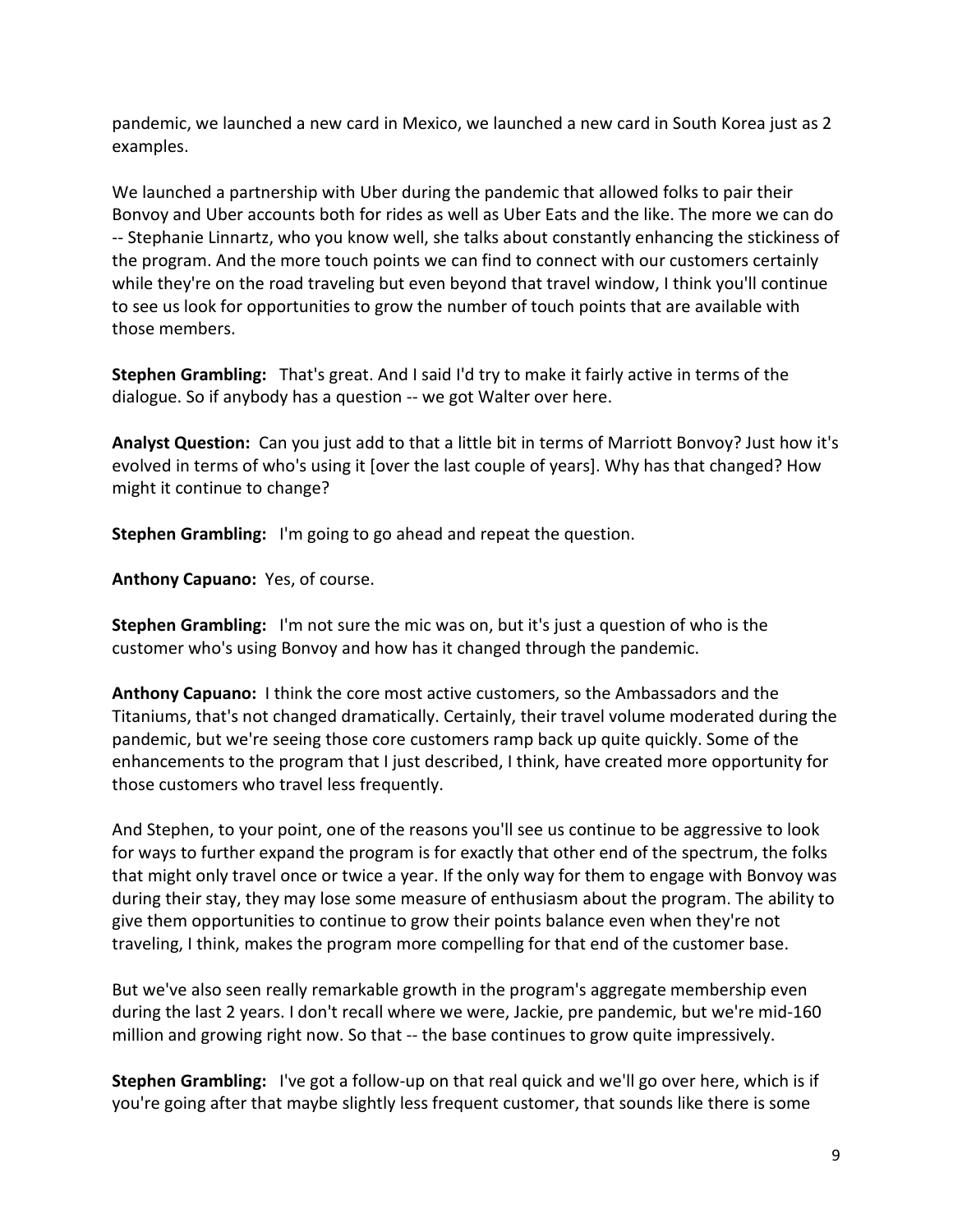overlap with what I would think of as a traditional OTA customer. How do you think distribution channels will then change going forward? Or how have they changed through the pandemic?

**Anthony Capuano:** So pre pandemic, the share of OTA business was on a fairly steady decline. And I don't say that in a dismissive way. The OTAs are an important partner of ours. They do give us access to some of the less frequent travelers or maybe travelers that aren't as familiar with the program. But it was trending to be a less and less significant portion of our business.

When you look at who was traveling over the last 2 years, you saw it start to grow a bit, but our direct channels grew more rapidly. And so as we get to a more stable recovery, my guess is the pre-pandemic trend line will -- we'll sort of get back to that pre-pandemic trend line.

**Stephen Grambling:** Makes sense. I think we had a question in the back here.

**Analyst Question:** Just one question on the color you provided on where your focus is. I think pre pandemic, you were starting to focus on all-inclusive. Is that still an interest of yours?

**Anthony Capuano:** It is. And it's a great question. Because this was a leisure-led recovery, I get lots of questions in these forums and from the media about it's great -- or comments where folks will say, "It's terrific to see you starting to focus on luxury." Even pre pandemic, luxury as a segment was growing meaningfully more rapidly than business transient or group. And so to your point, we jumped into all-inclusive before the start of the pandemic, which has served us quite well.

We announced the Ritz-Carlton Yacht Collection before the pandemic. The first ship is in sea trials in Spain. I saw a video earlier this week. I think that will help us on the luxury perspective as well. Marriott Homes & Villas, we launched pre pandemic. But in terms of the volume of listings, it's grown about 20-fold during the pandemic.

So we recognized how powerful leisure was as a segment and how rapidly it was growing. I think the pandemic maybe has just sharpened our focus a bit on the continued importance to grow our offerings that appeal to the leisure customer.

**Stephen Grambling:** As we wrap up here, I'd love to shift gears to capital allocation priorities. You recently reinstated the dividend. You've talked about buyback. Just remind us of what the strategy is in terms of where you're going to allocate your free cash flow as it comes back. And what are the guardrails around leverage? And perhaps even tying in how the current environment might be different or dictate how you think about setting those leverage levels.

**Anthony Capuano:** When I'm lucky enough to be invited to these conferences, sometimes I feel a little badly because I feel like I'm going to be the dullest speaker because our broad philosophy of how we manage the balance sheet and allocate capital has not changed materially. And it's obviously served us well. The fact that we went from the depths of the